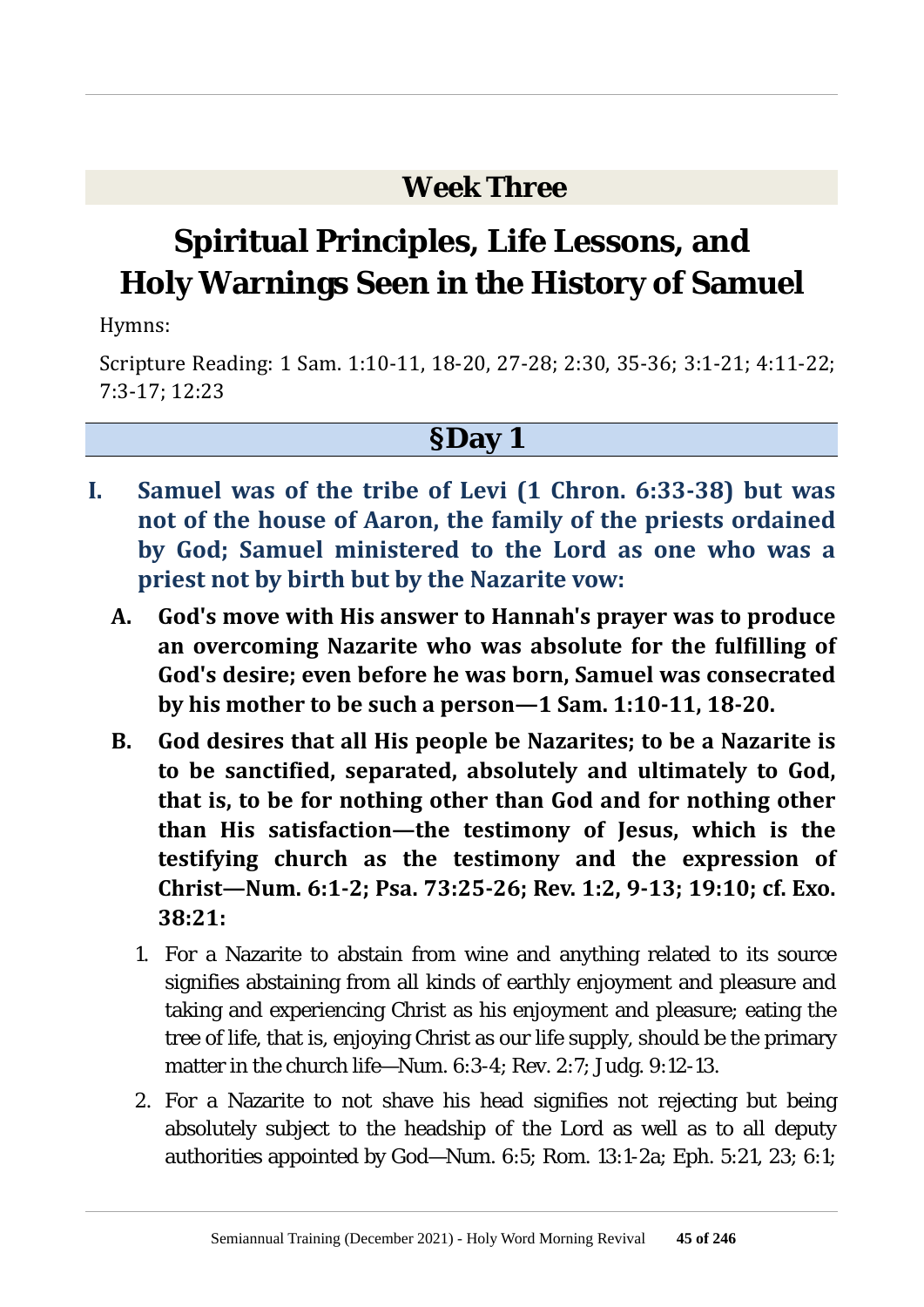Heb. 13:17; 1 Pet. 5:5.

- 3. For a Nazarite to not be defiled by the death of his blood relatives, but remain in his separation to be holy to God, signifies that a Nazarite overcomes natural affection—Num. 6:7.
- 4. For a Nazarite to not come near a dead person or to not be defiled by the sudden death of one beside him signifies that a Nazarite is separated from death—vv. 6-9; Rev. 3:4; Lev. 11:31; 5:2; cf. 1 John 5:16.
- **II. At the time of Samuel, the priesthood of the house of Aaron was utterly fallen; God, however, foresaw the situation; besides His ordaining the house of Aaron to be the priests, He made a supplement—the Nazarite vow in Numbers 6—in case there should be an inadequacy in the ordained priests:**
	- **A. When the house of Aaron fell, this supplement was put into practical use; Samuel became a priest by being consecrated, separated, and lent to the Lord—1 Sam. 1:11, 27-28.**
	- **B. At the time of Eli, God was poor as far as the priesthood was concerned, so Hannah lent Samuel to the Lord; when the situation is abnormal, the Lord becomes poor with respect to His administration, and there is the need for someone to voluntarily lend himself to the Lord.**
	- **C. After she presented Samuel to Eli, Hannah praised God for His salvation accomplished through His marvelous deeds; her prayer was related to God's move in His economy and indicated that she realized something concerning God's economy—2:1-10.**

- **III. Samuel grew up under the custody of Eli; in his youth Samuel ministered to Jehovah before Eli (vv. 11b, 18-19), being taught by Eli the way to minister to God:**
	- **A. God called Samuel three times; "then Eli perceived that it was Jehovah calling the boy. And Eli said to Samuel, Go and lie down, and if He calls you, you shall say, Speak, O Jehovah; for Your servant is listening…Then Jehovah came and stood by and**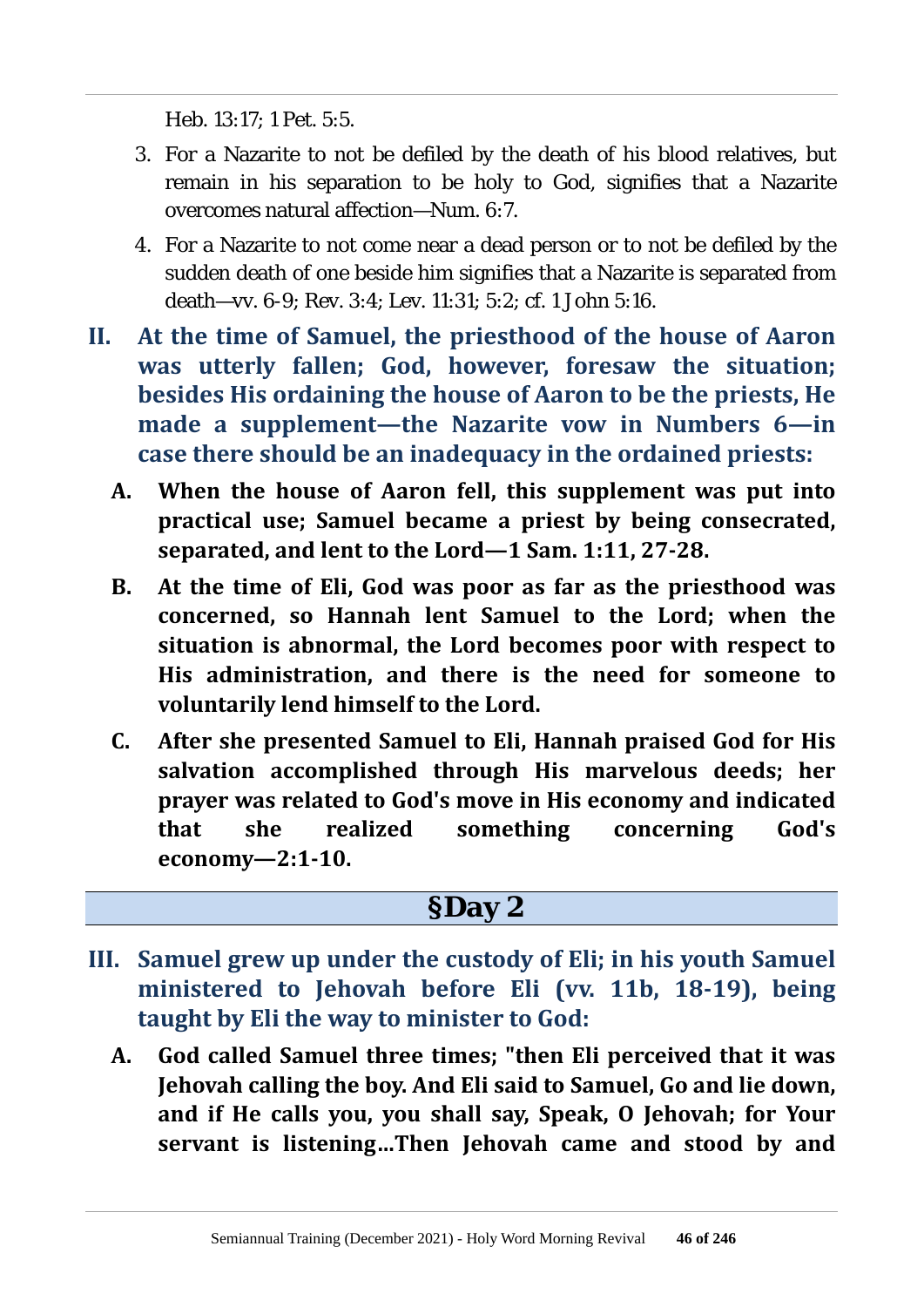**called as at the other times, Samuel! Samuel! And Samuel said, Speak, for Your servant is listening"—3:1-10:**

- 1. This was something completely positive that Samuel learned from Eli; as the Lord's servants, we need to maintain our fellowship with Him, always listening to Him—Luke 1:34-38; 10:38-42.
- 2. Our lives depend on the Lord's words, and our work depends on His commands (Rev. 2:7; 1 Sam. 3:9-10; cf. Isa. 50:4-5; Exo. 21:6); the life of the believers hinges totally upon the Lord's speaking (Eph. 5:26-27).
- 3. The Lord's speaking enables us to fulfill the goal of His eternal economy to have a bride as His counterpart—Rev. 2:7; Eph. 5:26-27; S. S. 8:13-14.

#### **B. While Samuel was learning, he observed the deterioration of the degraded Aaronic priesthood:**

- 1. He saw the Ark of God being usurped by the elders of the people and captured by the Philistines with the glory of God departing from Israel; he realized God's severe judgment on the house of Eli, which included the deaths of Eli and his two evil sons, Hophni and Phinehas—1 Sam. 2:12-36;  $4.11 - 22$
- 2. God's severe judgment on the house of Eli was prophesied by a man of God (2:27-36); then, this severe judgment was confirmed by the word of Jehovah spoken through Samuel (3:11-18).
- 3. God's purpose in telling Eli through Samuel of the coming judgment might have been to make an unforgettable impression on this young priestly boy; this was God's wisdom—vv. 17-18.
- 4. This did not weaken Samuel in his future Nazarite priesthood; rather, it became a constant warning to him throughout his priestly service that helped him to remain pure in his service to God for his entire life.

- **IV. Samuel was one who turned the age into the age of the kingdom with the kingship; this was a great thing not only in the history of Israel but even in the history of mankind:**
	- **A. Samuel did not rebel against the house of Aaron, and he did not usurp anything of the house of Aaron; as Samuel was growing, God arranged the environment to perfect him and to build up**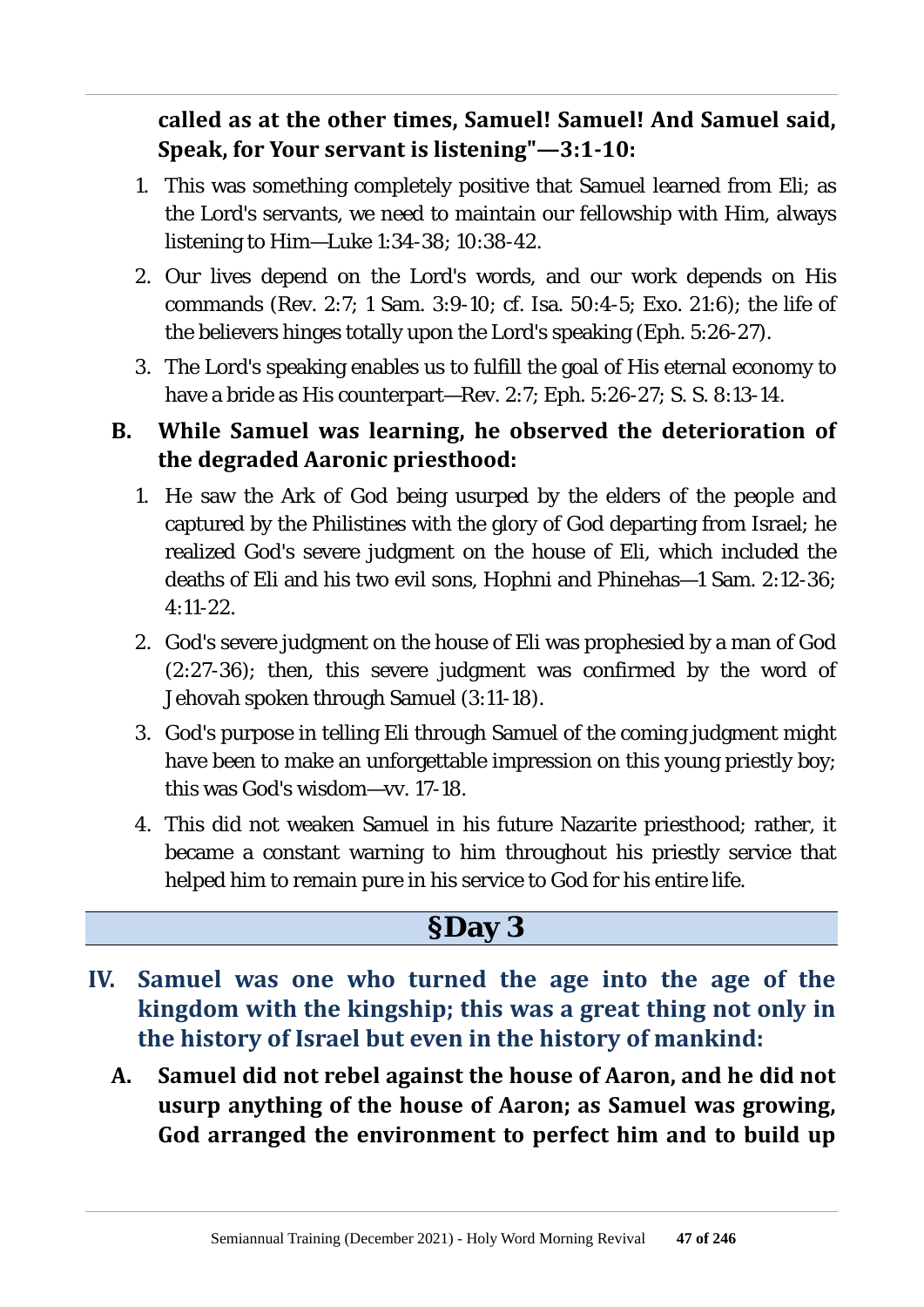**his capacity to do everything that was needed for God to change the age into the age of the king with the kingdom.**

- **B. As a priest Samuel replaced and, in a sense, terminated the stale Aaronic priesthood; God used Samuel to change the age not through rebellion or revolution but through the way of divine revelation to bring in the kingship.**
- **C. Samuel was a man of revelation, and he did everything according to what he saw; "Jehovah revealed Himself to Samuel…by the word of Jehovah" (v. 21); furthermore, Samuel was a man according to God's heart—a copy, a duplicate, of God's heart; as such a person, he would never do anything rebellious.**
- **V. Samuel's whole being and person, not just his doing, living, and work, were according to God; Samuel's being and God's heart were one; for this reason we may say that Samuel, a man according to God, was the acting God on earth:**
	- **A. God's mind was Samuel's consideration; he had no other thought, consideration, or thinking; his living and working were for the carrying out of whatever was in God's heart.**
	- **B. Samuel anointed Saul and David to be kings (10:1; 16:1, 13); this was according to God's ordination that Samuel should go before His anointed continually (2:35) to supervise the king, observing what the king was doing.**
	- **C. This indicates that Samuel, the acting God on earth, was greater than the king; Samuel could be qualified to such an extent because for many years God had been perfecting him uniquely for His economy:**
		- 1. Samuel could be used by God to carry out His economy because he was a man according to God and God's heart, having no self-seeking nor any thought of self-gain—cf. Matt. 16:24-26; Luke 9:23-25.
		- 2. He had no heart for anything besides God's heart and God's elect; his heart was a reflection of God's heart—cf. Phil. 2:19-22; 2 Cor. 3:16-18.
		- 3. Samuel considered that not praying for God's people, who are His personal treasure and possession, was a sin against Jehovah—1 Sam. 12:23; Exo.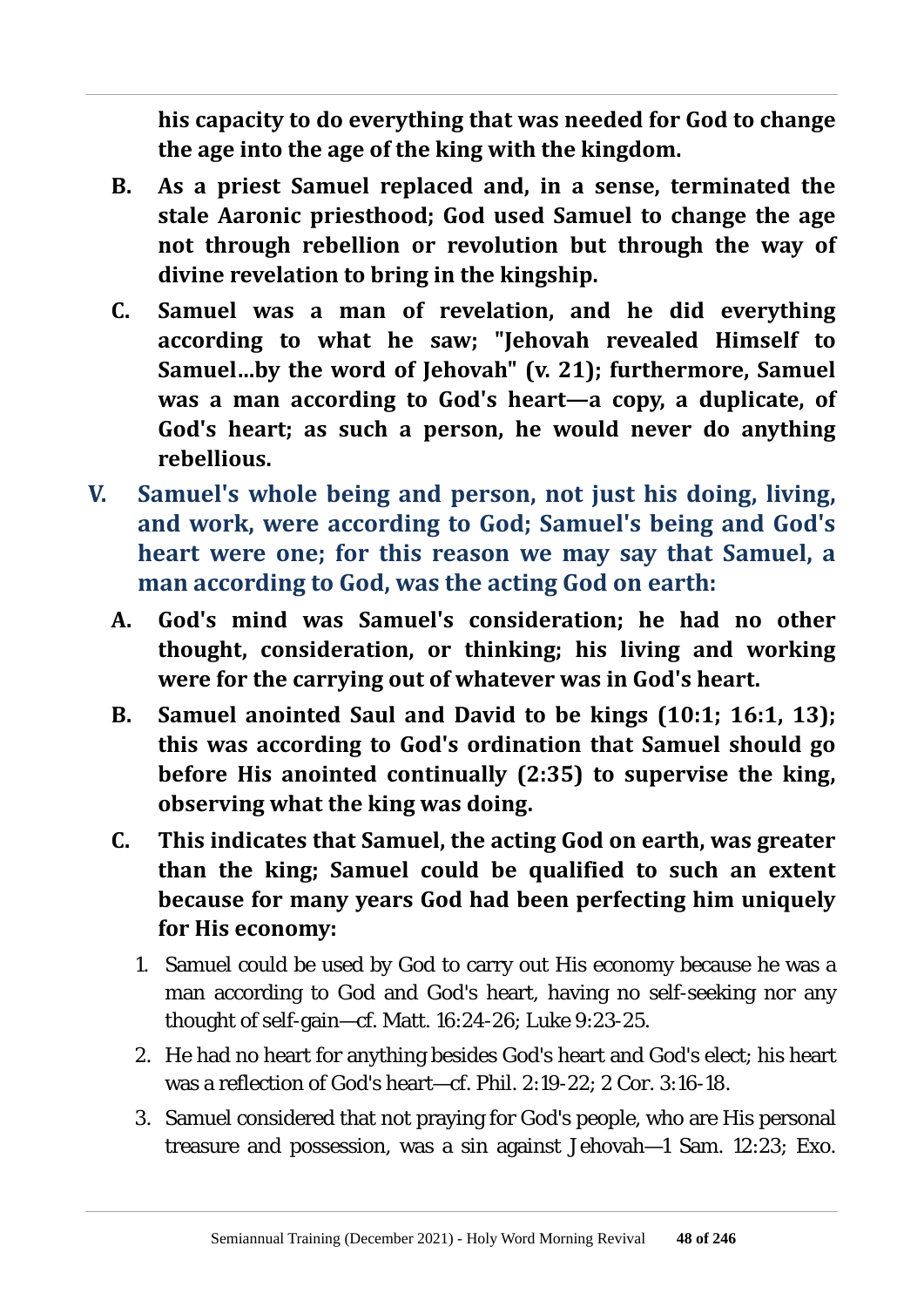19:5.

**D. Although it was not easy for Samuel to stand for God in his particular environment, he cared for God's interest and turned the age; according to the Old Testament, Samuel is ranked with Moses in being for God and for God's interest—Jer. 15:1.**

- **E. "Samuel told the people the practice of the kingdom, and he wrote it in a book and laid it before Jehovah"—1 Sam. 10:25a:**
	- 1. Moses gave the law to the children of Israel, but before Samuel came they did not have a set of bylaws, a constitution.
	- 2. Samuel taught the people the bylaws, the constitution, the practice, the customs, the manners, the ordinances, and the rules of how to practice the kingdom of God on earth.
- **VI. God began a new age in raising up Samuel, a young Nazarite, as a faithful priest to replace the degraded priesthood—2:35:**
	- **A. Samuel was established by God to speak the word of God to replace the teaching of the word of God by the old priesthood; in the priesthood the first thing that a priest should do is to speak for God.**
	- **B. The breastplate and the Urim and the Thummim worn by the high priest were the means used by God to speak to His people (Exo. 28:30); in the degradation of the priesthood God's speaking was almost lost (1 Sam. 3:1, 3a).**
	- **C. God ministered His word to His elect by establishing Samuel as a prophet in the uplifted prophethood (vv. 20-21), and He exercised His authority over His elect by raising up Samuel as a judge (7:15-17).**
	- **D. Samuel, as the last judge, terminated the judgeship, and, as the new priest, brought in the kingship, which was strengthened by the uplifted prophethood.**
	- **E. God needed to raise up a living person, a prophet, to speak for Him; in God's ordination Samuel is considered as the first**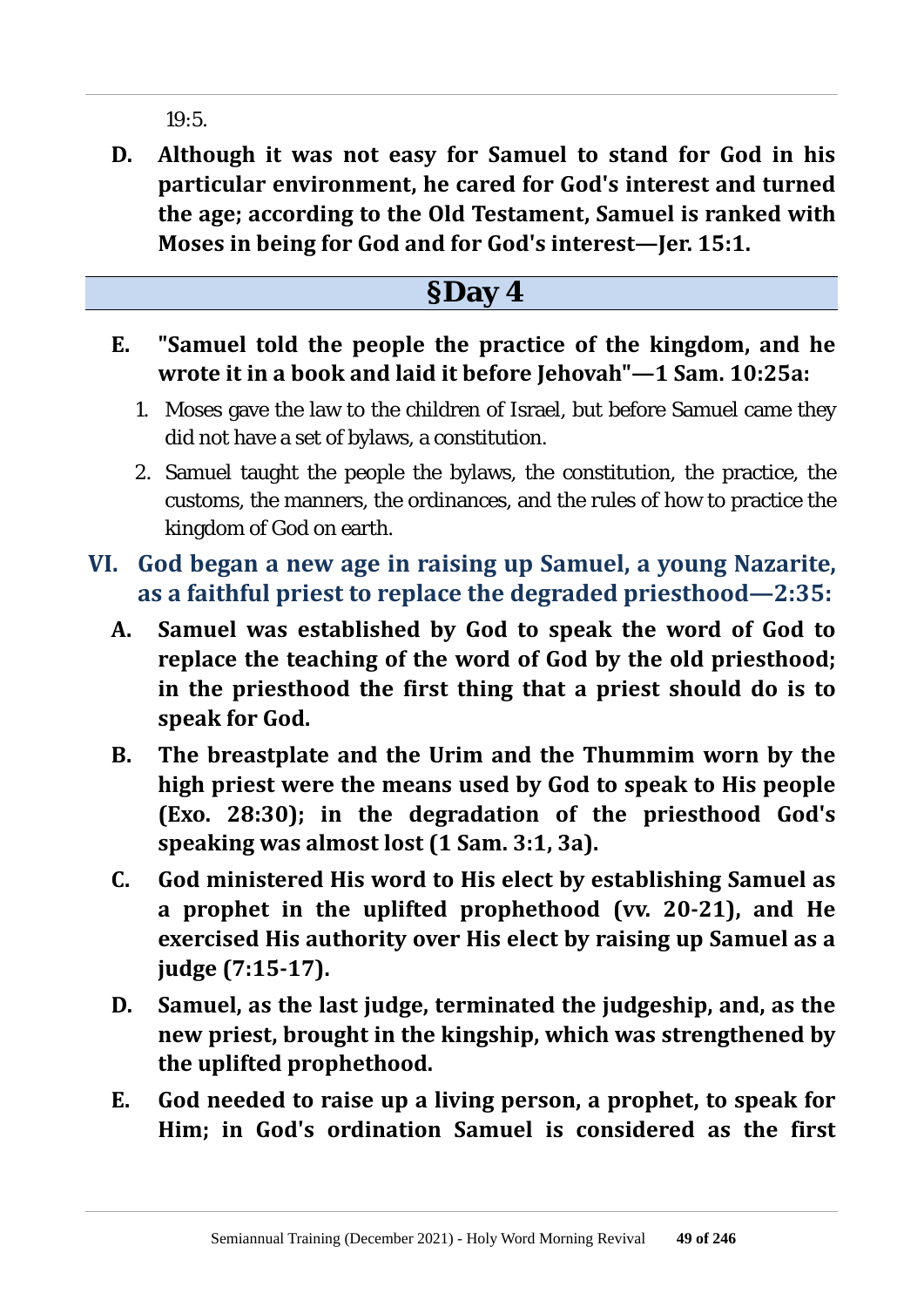**prophet because he brought in the prophethood for God's speaking—Acts 3:24; 13:20; Heb. 11:32.**

#### **§Day 5 & Day 6**

- **VII. Samuel was one with God on earth; as the acting God on earth, the representative of the very God in heaven to rule over His people on earth, Samuel ministered in five statuses—1 Sam. 7:3:**
	- **A. Samuel ministered as a Nazarite, consecrated to God absolutely for God's fulfillment of His economy—1:11, 28a.**
	- **B. Samuel ministered as a God-honoring, God-pleasing priest to replace the stale and degraded priesthood, and he was faithful to act on behalf of God, even to appoint and establish kings for the divine government on earth—2:30, 35-36; 7:3-17; Judg. 9:9, 13.**
	- **C. Samuel ministered as a prophet established by God (1 Sam. 3:20) to speak the word of God to replace the teaching of the old priesthood at a time when the word of Jehovah was rare and visions were not widespread (vv. 1-10, 19-21).**
	- **D. Samuel ministered as a judge in the reality of the kingship to replace the judging of the people by the old and stale priesthood—7:15-17.**
	- **E. Samuel ministered as a man of prayer who prayed for God's elect so that they would be kept in the way of God, would be one with God, would not be ensnared by the idols of the nations, and would enjoy God as Ebenezer (meaning "the stone of help"—v. 12) in order that God's desire in His will regarding them might be fulfilled (vv. 3-17; 8:6; 12:19-25; 15:11b).**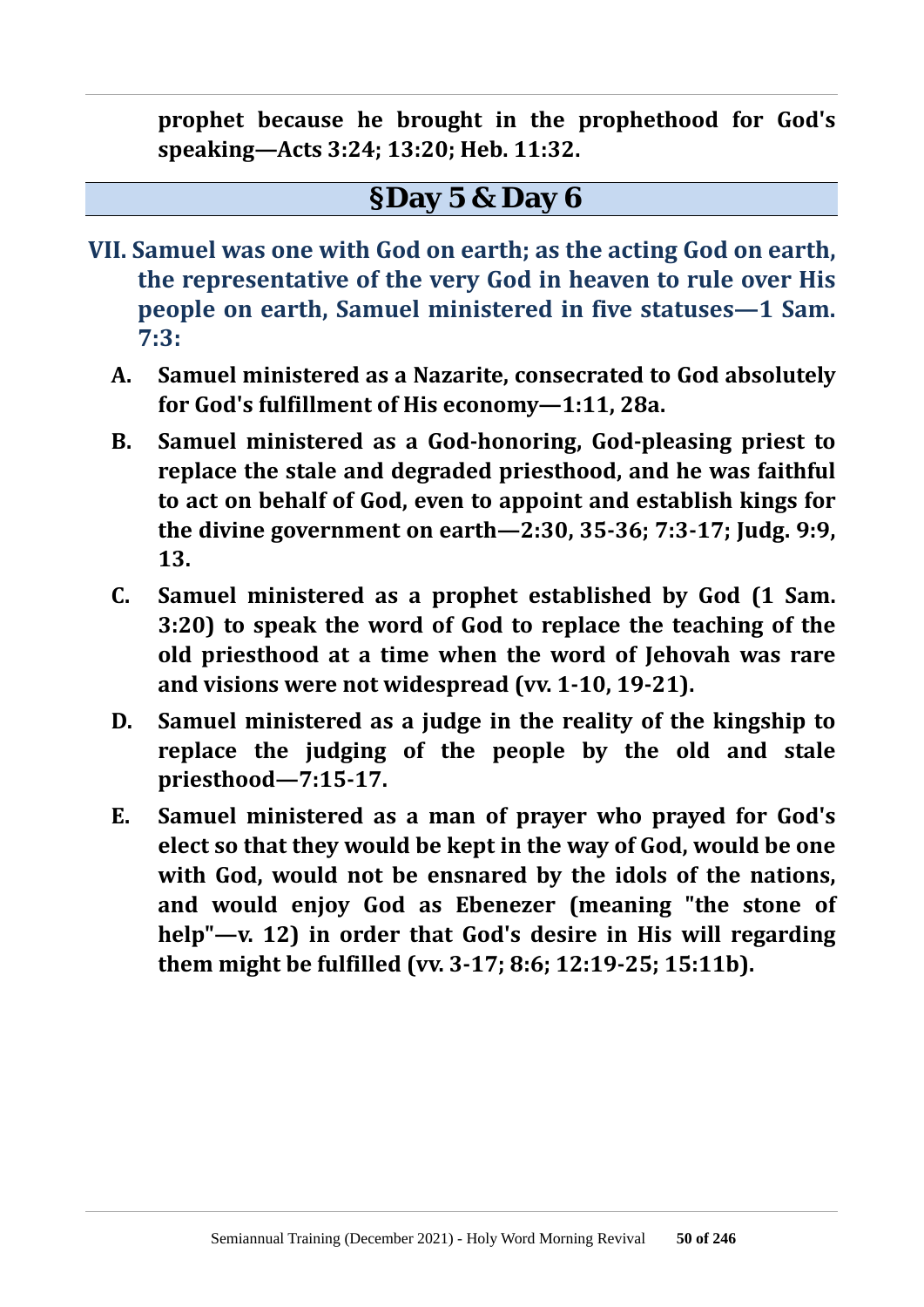#### **Morning Nourishment**

**1 Sam. 1:11 …I will give him to Jehovah for all the days of his life, and no razor will come upon his head.**

**27-28 It was for this child that I prayed, and Jehovah has granted me my request that I requested from Him. Therefore I, for my part, have lent him to Jehovah; all the days that he lives, he is lent to Jehovah…**

God's move with His answer to Hannah's prayer was to produce a Nazarite who was absolute for the fulfilling of His desire. A Nazarite is one who is consecrated to God absolutely. A Nazarite could never cut his hair or drink wine. In the Bible, long hair signifies the headship, the authority. A Nazarite's keeping his hair long was a sign that just as a female takes her husband as her head, he takes God as the Head, considering God his Husband. Thus, a Nazarite is one who submits himself to God, taking God as the Head, the authority. This is why Hannah prayed that if the Lord would give her a boy, no razor would come upon his head (1 Sam. 1:11). In the Bible, to drink wine is to enjoy the worldly pleasures. A Nazarite…has no interest in the enjoyment of worldly pleasures. Even before he was born, Samuel was consecrated by his mother to be such a person. This is a great thing, for it was Samuel who brought in a new age. (Life-study of 1 & 2 Samuel, p. 12)

#### **Today's Reading**

In his youth, perhaps at the age of two or three, Samuel was offered to Jehovah by his mother to fulfill her vow to God (1 Sam. 1:21-28, 11). In 2:1-10 we have the offering mother's prayer. In her prayer she praised God for His salvation through His marvelous deeds. Her prayer was related to God's move in His economy and indicated that she realized something concerning God's economy. (Life-study of 1 & 2 Samuel, p. 13)

The Lord had given Moses a supplement in Numbers 6. This…was His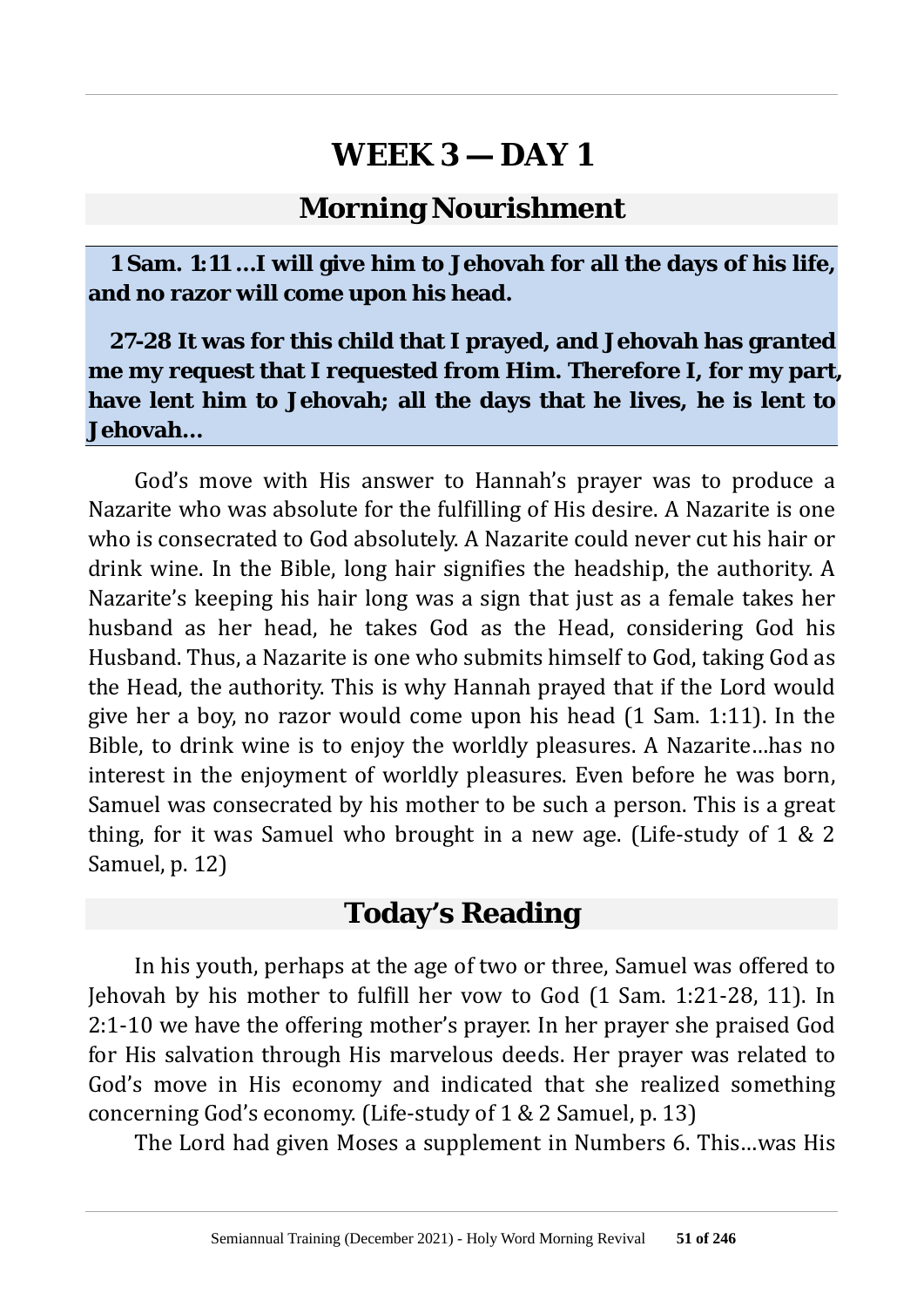special provision against the degradation of the priesthood. The Lord had appointed and ordained only the house of Aaron, of the tribe of Levi, to be the priests. The rest of the Levites who served in the tabernacle were not the priests.

God's intention had been to make the whole nation of Israel a kingdom of priests; however, through Israel's failure, the Lord chose the Levites as a tribe of priests to replace a nation of priests in Israel. But not all of the tribe of Levi were chosen by the Lord. Only those of the house of Aaron were to be the priests. But the house of Aaron eventually came to the point of being fully and utterly fallen at the time of Eli's sons (1 Sam. 2:12-17). However, the Lord foresaw the situation. Besides His ordination of the house of Aaron as priests, He had made a supplement in Numbers 6. This supplement was given in case there should be an inadequacy in the ordained priests. When the house of Aaron fell, this supplement was put into practical use.

The principle of the Nazarite is voluntary consecration. It is not by being appointed, ordained, or even chosen by the Lord, but by voluntarily consecrating yourself to Him. At the time of Eli, the Lord was really poor as far as the priesthood was concerned; so Hannah lent Samuel to the Lord. She told the Lord that if He would give her a son, then she would lend him to the Lord…. When the situation is abnormal, the Lord becomes poor with respect to His administration, and there is the need for someone to voluntarily lend himself to the Lord. Samuel was of the tribe of Levi (1 Chron. 6:33-38), of Mount Ephraim (1 Sam. 1:1-2). He was not of the house of Aaron. But he became a priest by being consecrated, separated, and lent to God. Samuel became a priest by coming through the side door, not by coming through the main entrance. He became a priest according to the supplement provided in Numbers 6, not according to an appointment or ordination. By the principle of the Nazarite he became a voluntarily consecrated person to replace the ordained priest. (Truth Lessons—Level One, vol. 1, pp. 122-123)

Further Reading: Truth Lessons—Level One, vol. 1, lsn. 10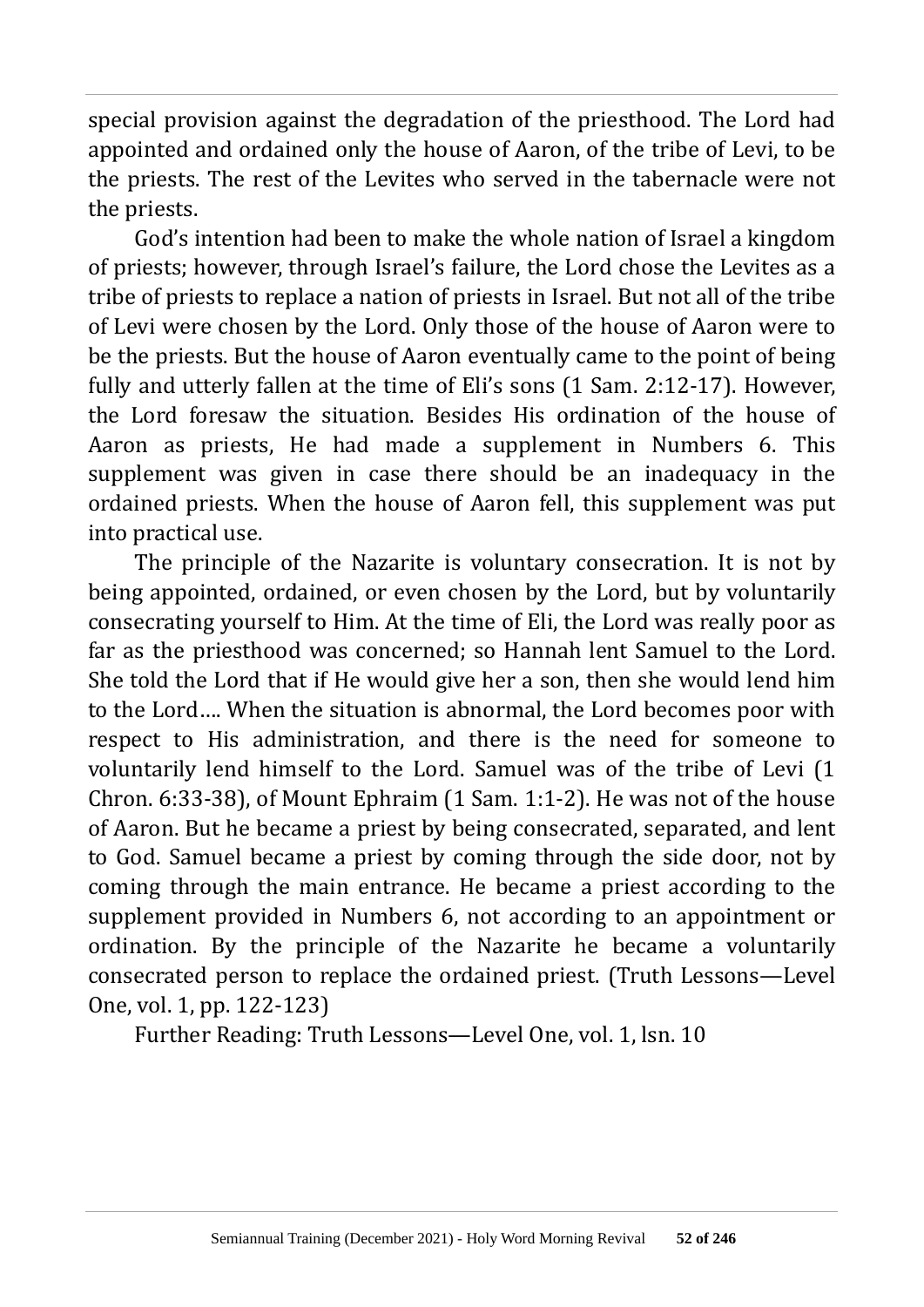#### **Morning Nourishment**

**1 Sam. 3:10 Then Jehovah came and stood by and called as at the other times, Samuel! Samuel! And Samuel said, Speak, for Your servant is listening.**

**Isa. 50:4 The Lord Jehovah…awakens my ear to hear as an instructed one.**

**Eph. 5:26 That He might sanctify her, cleansing her by the washing of the water in the word.**

Song of Songs 8:13 says, "Thou that dwellest in the gardens, the companions hearken to thy voice: cause me to hear it." "Thou" refers to the Lord…. The word "hearken" means that everyone is listening. All those who are seeking the Lord together with [the lover] adopt the same attitude. They have been dealt with, and they know the futility of speaking and the profit of hearkening…. They know that their lives depend on the Lord's words and their work depends on the Lord's commands. They will only listen, because they cannot and will not move by themselves any longer. Without the Lord's words, they will not have any revelation, light, or knowledge. The life of the believers hinges totally upon the Lord's speaking.

"O Lord, while we are waiting to hearken, make us hear…. Please allow us to hear Your voice, because only this can guide us until Your return." (CWWN, vol. 23, "The Song of Songs," pp. 124-125)

### **Today's Reading**

Samuel grew up under the custody of the old Eli, the last priest of the waning Aaronic priesthood (1 Sam. 1:25). This was God's wisdom. Because God intended to replace the waning priesthood with Samuel, it was necessary for him to learn certain lessons while he was under Eli's custody…. Samuel had the capacity to understand and apprehend what he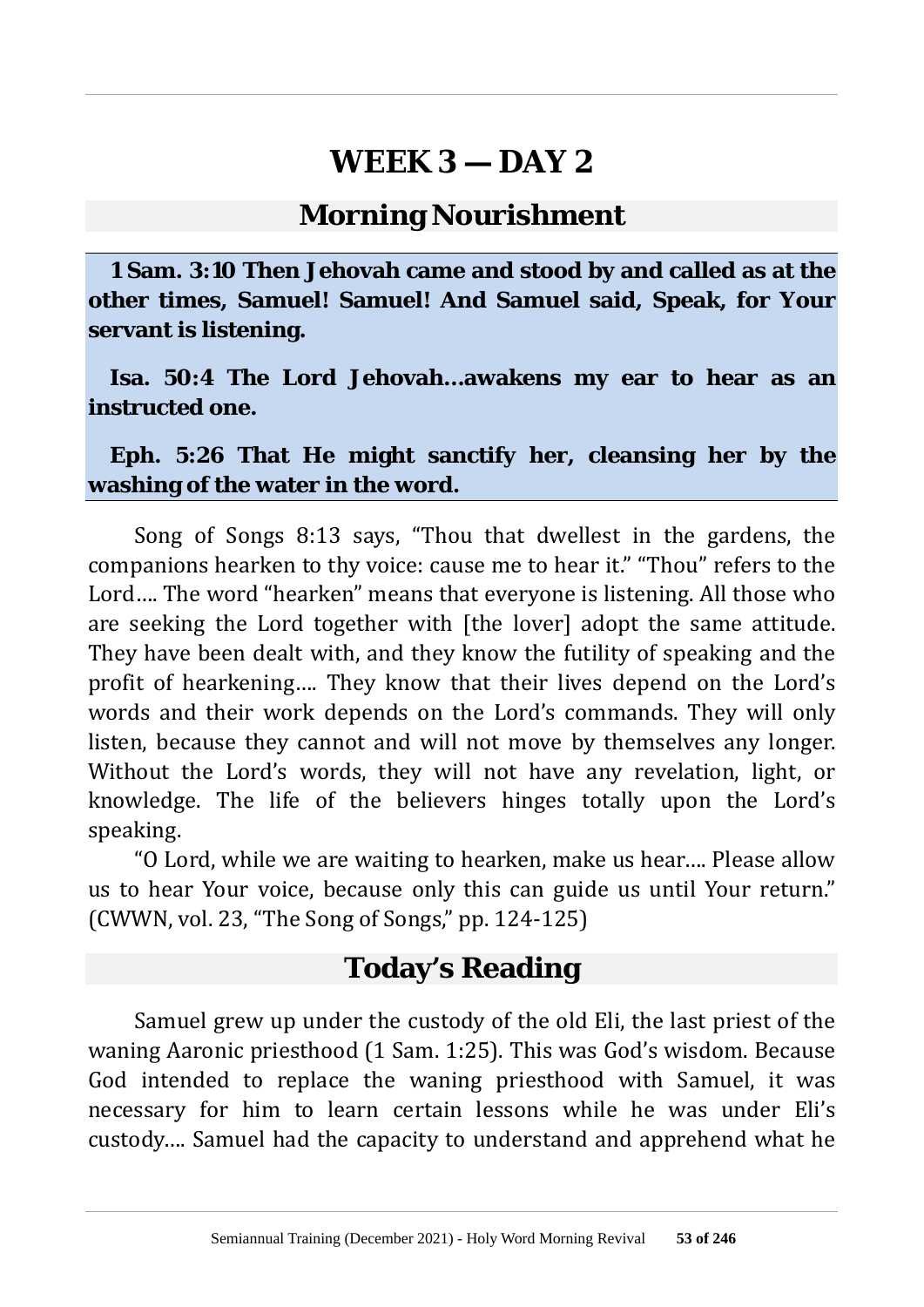saw in Eli's situation, and this became a constant warning to Samuel for the future. Samuel learned of Eli to minister to Jehovah as a priest (2:11b). While Samuel was learning, he observed the deterioration of the degraded Aaronic priesthood (2:12-17, 22-25). This did not weaken Samuel in his future priesthood. Rather, it became a constant warning to him throughout his priestly service.

Samuel came to realize that God's severe judgment was on the house of Eli (2:27-36; 3:4-18; 4:1-22). We should not think that God… is not doing anything about the situation of His people on earth. God is very busy in dealing with His people. First, God's severe judgment on the house of Eli was prophesied by a man of God (2:27-36). Second, this severe judgment was confirmed by the word of Jehovah through Samuel (3:4-18). I believe that God's purpose in letting Eli know through Samuel of the coming judgment was to make an unforgettable impression on this young priestly boy. This was God's wisdom.

Samuel observed all these tragedies, and they became lessons to him, warning him and reminding him throughout his service to God. Thus, his being placed by God in His wisdom under the custody of the old Eli was very profitable, for he learned certain things positively and observed other things negatively. This helped Samuel to remain pure in his service to God his entire life. When he was about to die, he could remind the people of Israel that he had never defrauded them, oppressed them, or taken anything from them (12:3-4).

While Samuel was under Eli's custody, God taught him in a very fine way, built him up, and established him as His proper priest. As such a priest, Samuel became a judge to judge Israel, a prophet to prophesy for God, and the one to bring forth the kingship. By this kingship the kingdom of God was established on earth. This is a picture of what our situation should be today. We need to be, first, a Samuel, and then, a David, enjoying Christ to such a degree that what we have enjoyed of Christ will become a kingdom, which is the church. (Life-study of 1 & 2 Samuel, pp. 15-17, 19)

Further Reading: Life-study of 1 & 2 Samuel, msgs. 2-7; The Principle of the Nazarite (booklet)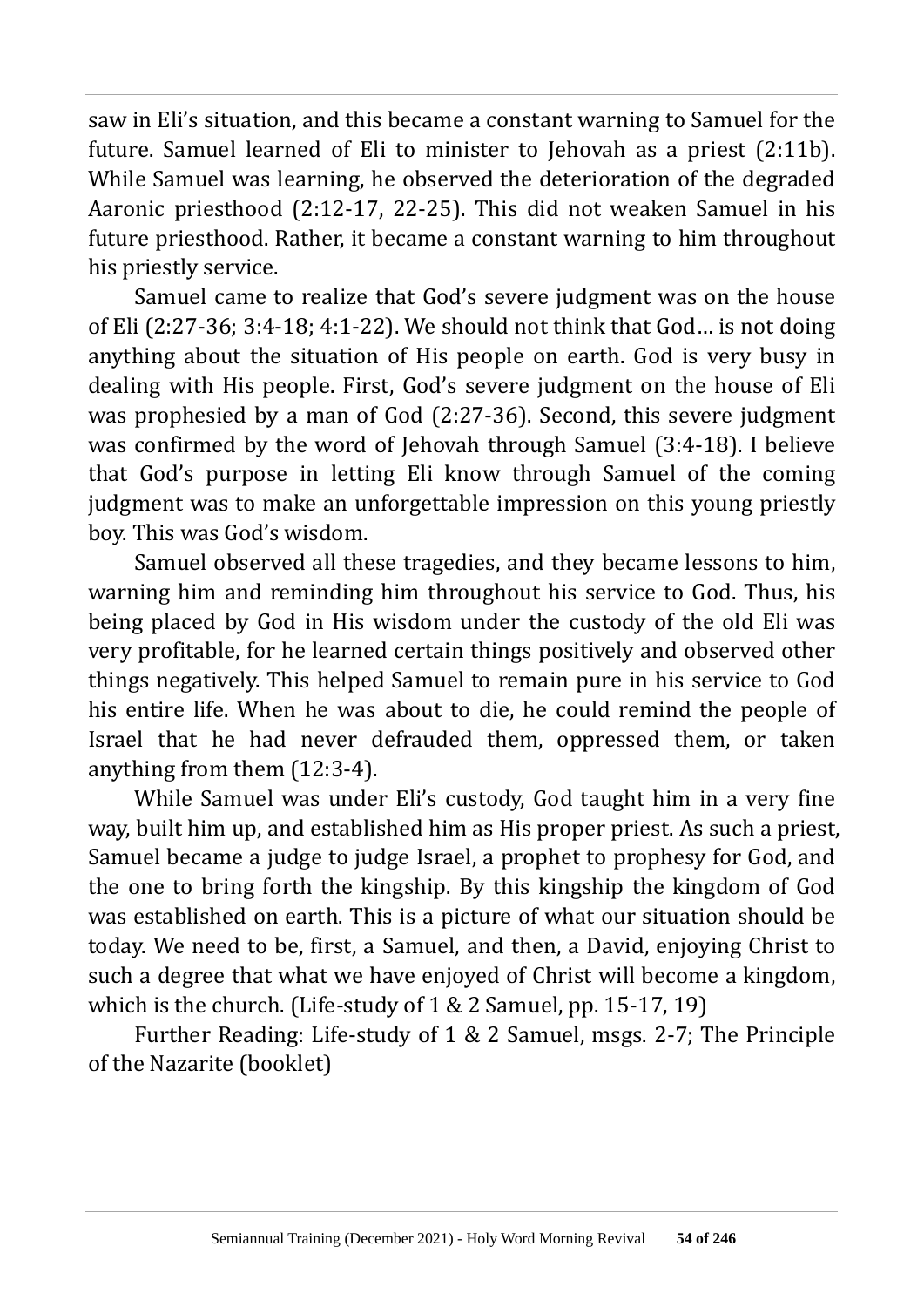#### **Morning Nourishment**

**1 Sam. 3:21 And Jehovah continued to appear in Shiloh, for Jehovah revealed Himself to Samuel in Shiloh by the word of Jehovah.**

#### **2:35 And I will raise up for Myself a faithful priest, who will do according to what is in My heart and in My mind; and I will build him a sure house; and he will go before My anointed continually.**

Samuel was faithful to God to do according to what was in God's heart and mind. His whole being and person, not just his doing, living, and work, were according to God. Samuel's being and God's heart were one. For this reason it is not too much to say that Samuel, a man according to God, was the acting God on earth. God's mind was Samuel's consideration. He had no other thought, consideration, or thinking. His living and working were for the carrying out of whatever was in God's heart. As a consequence, Samuel was one who turned the age.

Samuel never did anything rebellious, and his turning of the age was not through a revolution. Rather, it was absolutely a matter of the divine revelation. He behaved, worked, ministered, and served altogether in a mild, moderate, and proper way of revelation…. Furthermore, he was a man according to God's heart; that is, he was a copy, a duplicate, of God's heart. As such a person, he would never do anything rebellious. (Life-study of 1 & 2 Samuel, pp. 28-29, 39-40)

#### **Today's Reading**

As a priest Samuel replaced and terminated, in a sense, the stale Aaronic priesthood. He did not rebel against the house of Aaron, and he did not usurp anything of the house of Aaron. There was no revolution; there was only revelation. As Samuel was growing, God arranged the environment to perfect him and to build up his capacity to do everything that was needed for God to change the age. In the recovery the Lord will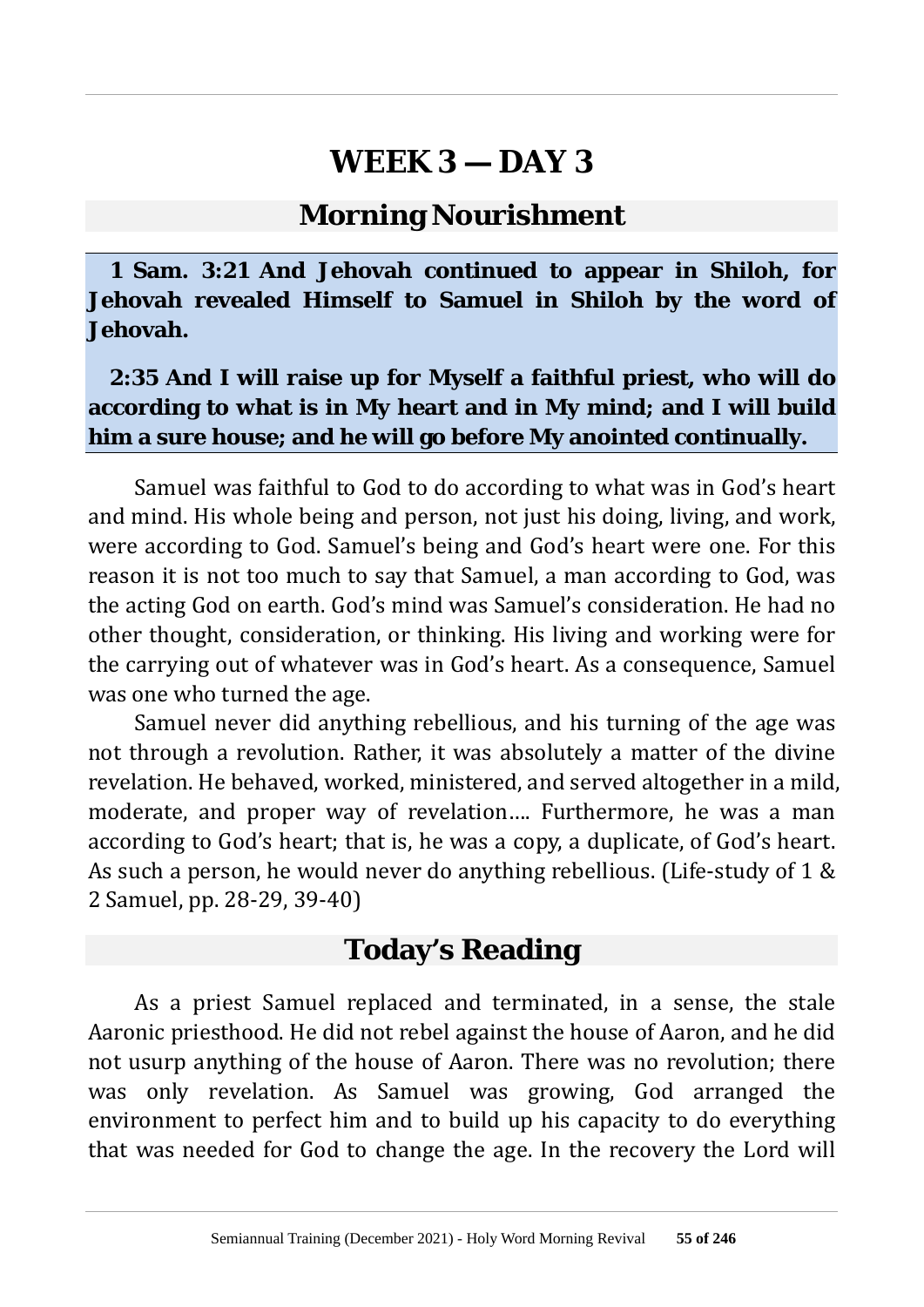never allow any kind of rebellion, but He will bring in many changes, adjustments, and improvements, not through rebellion but through revelation.

Samuel would never have cooperated with God if he had been a self-seeking person…. The day before Saul came to Samuel, God revealed to Samuel what He wanted him to do. God said to him, "At about this time tomorrow I will send to you a man from the land of Benjamin, and you shall anoint him ruler over My people Israel" (1 Sam. 9:16). When Saul and his servant came to Samuel, Samuel did exactly as God had instructed. He did not care to gain anything for himself or for his children.

We can see why Samuel was so useful in the hand of God. He had no self-seeking nor any thought of self-gain. Instead, as a Nazarite, who allowed no razor to come upon his head and who did not drink any wine, he was absolutely for God. He was happy to go wherever God wanted him to go and to do whatever God wanted him to do. He was a man according to God, a man according to God's heart. Therefore, he was a man whom God could use to carry out His economy.

Samuel was very human and had human concepts. Nevertheless, he was not a self-seeking person. All of his seeking was for God and for God's elect. He cared for God and for His interest and profit, and He prayed for God's people. Some Bible students have pointed out that Samuel was a person of high character…. Many people have a high character, but they are just for themselves, their enterprise, and their kingdom. They are not for God's kingdom. Samuel was not only high in character; he was high in the Nazarite vow.

Although it was not easy for Samuel to stand for God in his particular environment, he cared for God's interest and he turned the age. According to the Old Testament, Samuel is ranked with Moses in being for God and for God's interest (Jer. 15:1). (Life-study of 1 & 2 Samuel, pp. 29, 45-46)

Further Reading: CWWN, vol. 23, "The Song of Songs," pp. 124-126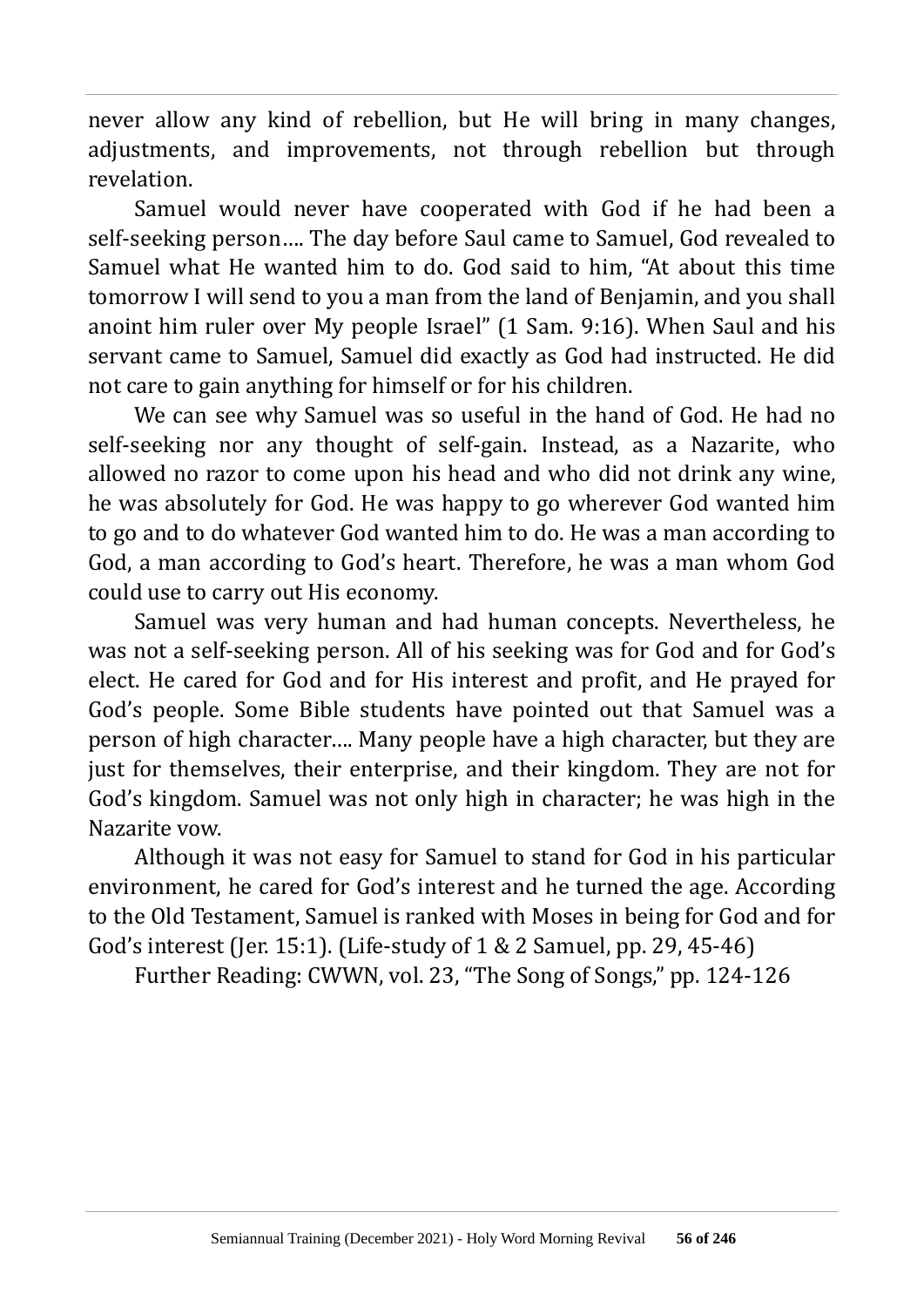### **Morning Nourishment**

#### **1 Sam. 3:19-20 And Samuel grew, and Jehovah was with him and let none of his words fall to the ground. And all Israel…knew that Samuel had been established as a prophet of Jehovah.**

Samuel was established by God to speak the word of God to replace the teaching of the word of God by the old priesthood…. The first thing that a priest should do is speak for God. The breastplate and the Urim and the Thummim worn by the high priest were the means used by God to speak to His people. In the degradation of the priesthood, God's speaking was almost lost. Thus, God needed to raise up a living person, a prophet, to speak for Him, and this is what He did with Samuel…. Abraham was a prophet speaking for God, but in God's ordained way Samuel was the first prophet to set up a prophethood. Samuel…turned the age in God's administration from the age of the priesthood to the age of the prophethood with the kingship. (Life-study of 1 & 2 Samuel, pp. 30-31, 38)

#### **Today's Reading**

The proper prophethood is always an assistant to the kingship. This should be a lesson to us. In the church life today, the elders hold the kingship. If you are not one of the elders and you see something in the church that is not so right, you should never criticize, oppose, or gossip. You need to be a prophet by praying to the Lord to receive a word from Him. If you do not receive a word from the Lord, you should not say anything. But if, in His mercy to His church, the Lord gives you a word, a prophecy, then you should go to the elders and prophesy to them. The elders, realizing that they hold the kingship, should learn that they are not all-capable, that they may be deficient. Therefore, they should listen to this brother's prophecy. This is the proper situation in the church life.

The priesthood was to minister the word of God to His people and to exercise the authority of God over His people. We all need to learn to do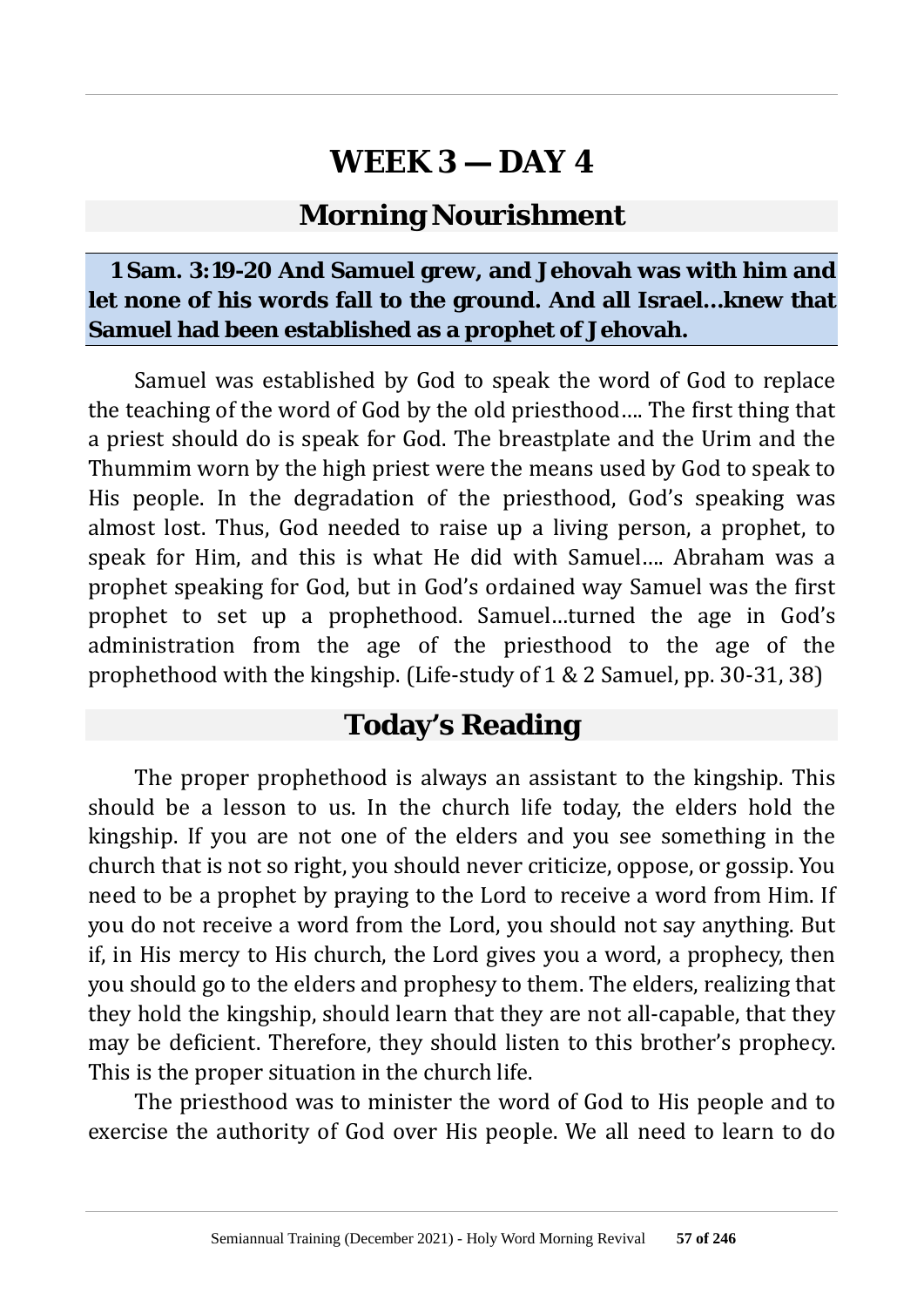these two things. However, one may be a prophet, having a vision of the riches of Christ, but he may not know how to exercise God's authority to take the proper way to deal with the lack of vision concerning Christ's riches. Troubles in the church life are often caused by those who do not know how to exercise God's authority. The Aaronic priesthood failed God in two things: in ministering God's word and in exercising God's authority. This is why the New Testament charges the elders to learn to do two things: to teach the saints (1 Tim. 3:2; 5:17), that is, to speak the word of God; and to take the lead among the saints (Heb. 13:7; 1 Pet. 5:1-3), that is, to exercise God's authority. If the elders teach the saints, they must take the lead to practice whatever they teach. This is to exercise God's authority by taking the lead.

When the priesthood was proper, the priests were patterns to the people. What the priests taught and what they exercised in the authority of God, they themselves did, taking the lead to carry out all the things regarding God's eternal economy. For example, the priests took the lead to step into the river Jordan and then to circle the city of Jericho…. Today, this is the proper way to take care of the church—teaching to speak for God and taking the lead to exercise God's authority.

God began a new age in raising up Samuel, a young Nazarite, as a faithful priest to replace the waned priesthood (1 Sam. 2:35). God ministered His word to His elect by establishing Samuel as a prophet in the uplifted prophethood (3:20-21), and He exercised His authority over His elect by raising up Samuel as a judge (7:15-17). Samuel, as the last judge, terminated the judgeship, and, as the new priest, brought in the kingship with the strengthening of the uplifted prophethood, in which Samuel was established as the first prophet (Acts 3:24; 13:20; Heb. 11:32)…. The old priesthood had the word of God and exercised the ruling of God. God replaced it with the uplifted prophethood to speak God's word to His people and the kingship to rule over God's people. (Life-study of 1 & 2 Samuel, pp. 39-41)

Further Reading: Life-study of Ephesians, msgs. 95, 54, 59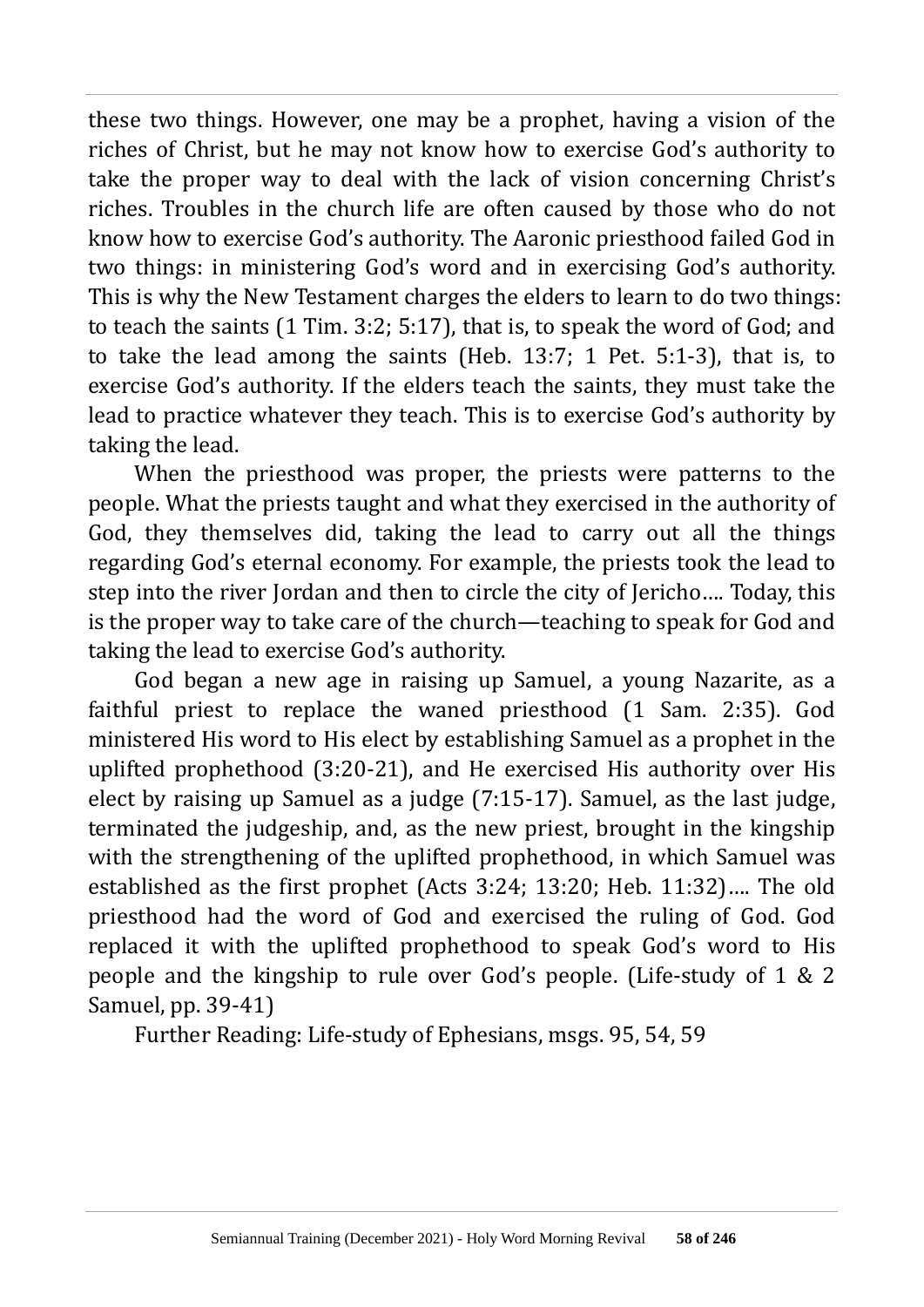#### **Morning Nourishment**

**1 Sam. 7:3-4 Then Samuel spoke to all the house of Israel, saying, If you are returning with all your heart to Jehovah, remove the foreign gods and the Ashtaroth from your midst, and direct your heart to Jehovah and serve only Him; and He will deliver you from the hand of the Philistines. Then the children of Israel removed the Baals and the Ashtaroth, and served only Jehovah.**

By the time that Saul was raised up to be the king in Israel (1 Sam. 9:3—10:27), Samuel had reached the highest position…. We may even say that, as God's representative, Samuel was the acting God. God intended to move, to act, yet He needed a representative. Samuel thus became a prophet, a priest, and a judge. He was God's oracle and God's administration. As such, he was the acting God on earth.

Samuel…was one with God on earth. We may say that Samuel was the acting God on earth. At least we may say that Samuel was the representative of the very God in heaven to rule over His people on earth. (Life-study of  $1 \& 2$  Samuel, pp. 43, 28)

## **Today's Reading**

Samuel ministered as a Nazarite consecrated to God absolutely for God's fulfillment of His economy, a volunteer to replace any official and formal serving ones of God (1 Sam. 1:11, 28a). The Nazarite vow was initiated by his mother and completed by Samuel.

Samuel ministered as a priest…. Samuel was a priest not by birth but by God raising him up particularly…. [First Samuel 2:35] indicates that Samuel would be a faithful priest to act on behalf of God, even to appoint and establish kings for the divine government on earth. David was appointed and anointed by him.

Samuel had a clear view of God's economy and also of what the enemy had been doing to devastate God's economy on earth. Samuel was thus a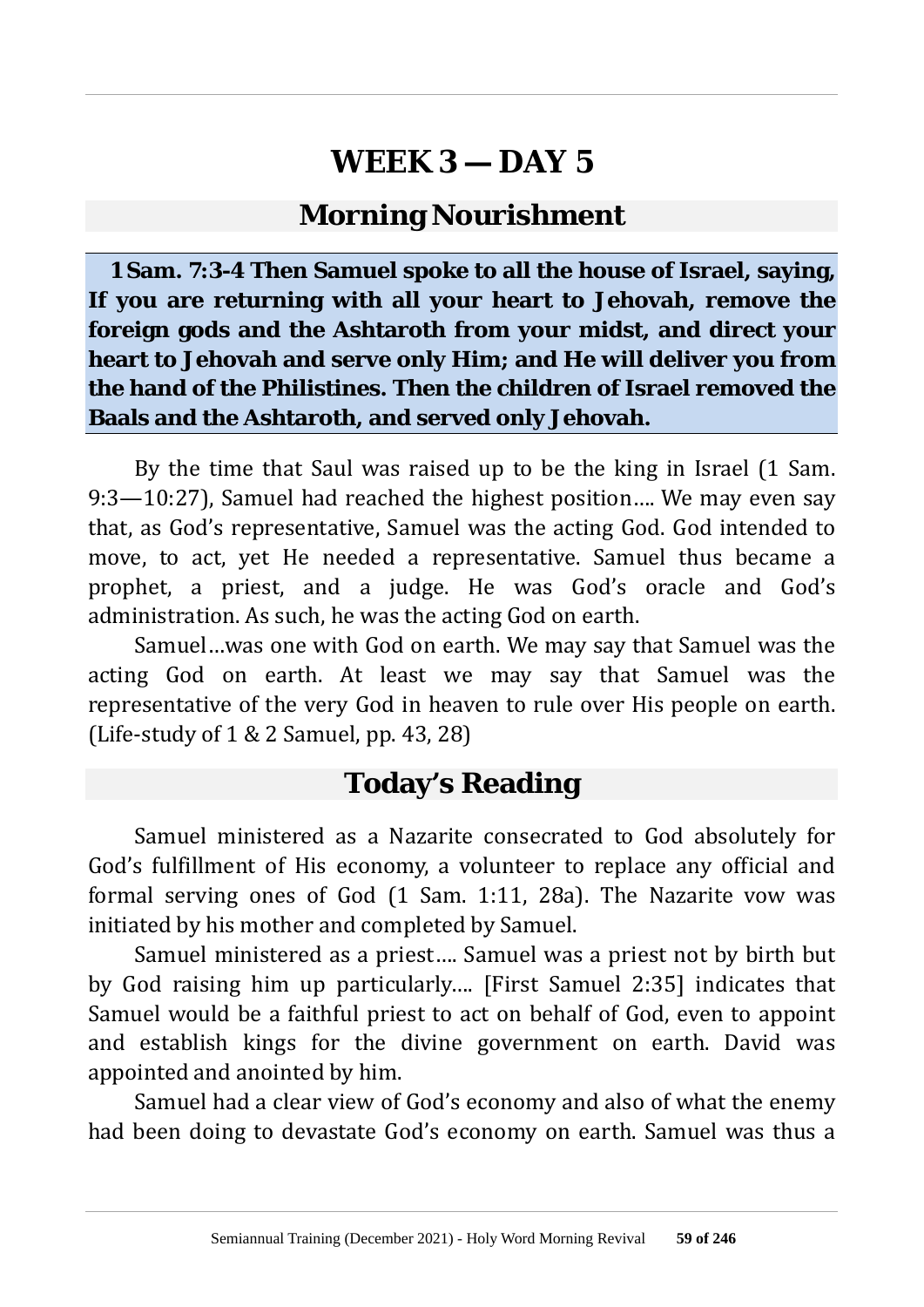person full of insight concerning God's economy and concerning the environmental situation. Eventually, God did something to match him, and there was a change among the people of Israel. The people returned to God, lamented before God, and were willing to remove all the idols.

In this replacing priesthood, Samuel anointed Saul and David to be kings (10:1; 16:1, 13) as God ordained that he should go before His anointed continually (2:35b) to supervise the king, observing what the king was doing. This indicates that Samuel, the acting God on earth, was greater than the king. Samuel could be qualified to such an extent because for many years God had been perfecting him for His economy, not for anything else.

When God's economy is carried out among His people, they are blessed. This means that our welfare, our well-being, is altogether linked to the carrying out of God's economy. We should not seek our well-being apart from God's economy…. I wish to say, especially to the young saints, that we should not expect to have prosperity for ourselves. Rather, as saints in the Lord's recovery, we should expect that through us the Lord will do as much as possible to accomplish His economy. Then we will be blessed.

Samuel ministered, or served, not only as a priest but also as a prophet. In the Old Testament the last part of the divine revelation is with the prophets, from Isaiah to Malachi. Apart from God's speaking the universe would be empty. We thank the Lord that, by His mercy, we have His continual speaking in His recovery today.

Samuel's first prophesying was his speaking to Eli (3:1-18). Samuel received the word of God and spoke it to the old Eli in the waning priesthood. This speaking should have gone forth through Eli, but he was waning, and God could not speak through him. Instead, God spoke through someone much younger. (Life-study of 1 & 2 Samuel, pp. 28-31)

Further Reading: Truth Lessons—Level One, vol. 1, pp. 121-124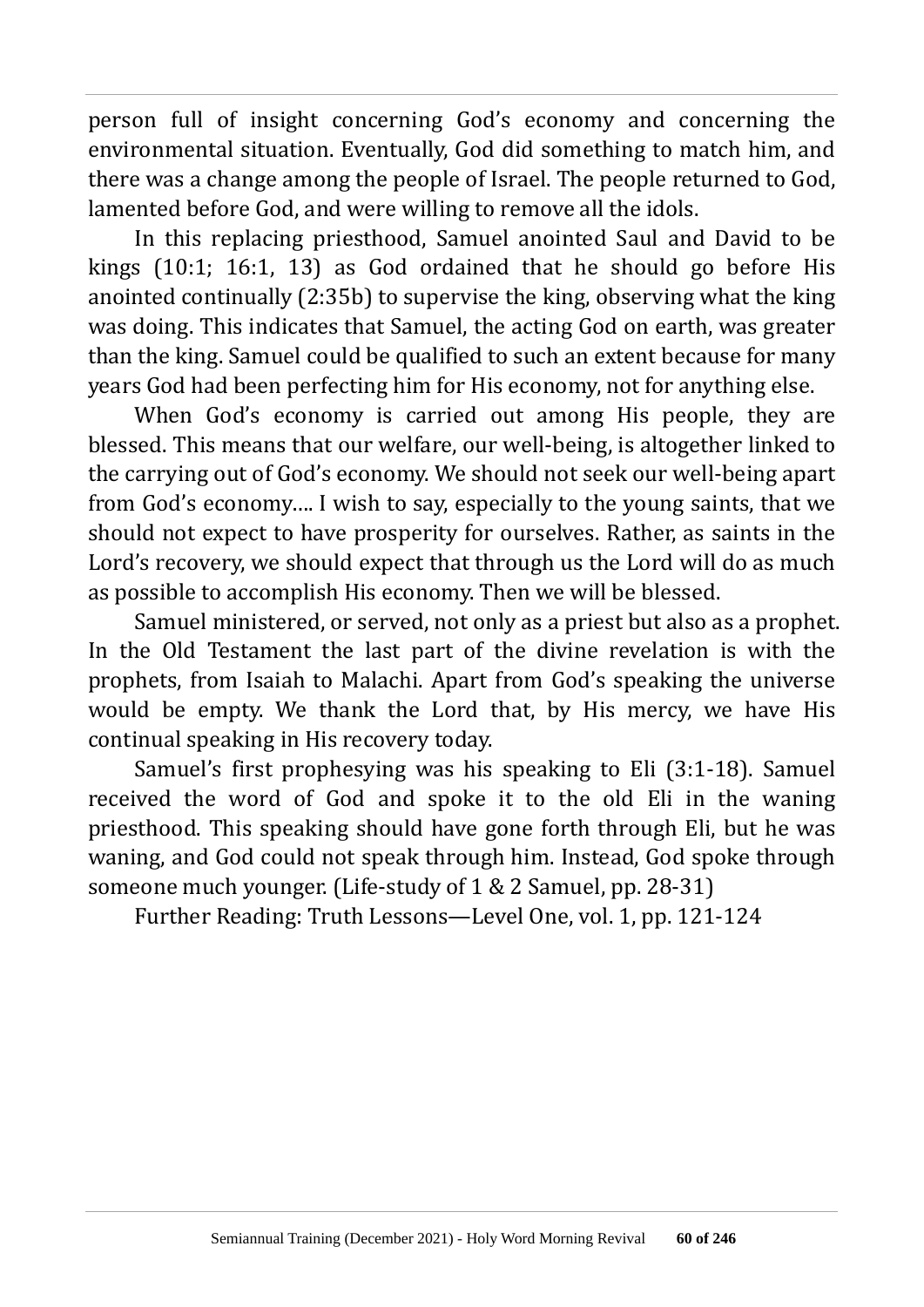#### **Morning Nourishment**

#### **1 Sam. 7:15 And Samuel judged Israel all the days of his life.**

#### **12:23 …As for me, far be it from me that I would sin against Jehovah by ceasing to pray for you, but I will instruct you in the good and right way.**

Samuel's prophesying…was at the time when the word of Jehovah was rare and visions were not widespread [1 Sam. 3:1b]…. Samuel's first prophesying was also at a time when the waning Eli's eyesight was so dim that he could not see [v. 2]. Furthermore, Samuel began to prophesy at a time when the lamp of God had not yet gone out in the temple (v. 3). God's speaking had stopped, but there was still some light.

Samuel ministered as a judge. A priest served God, a prophet spoke for God, and a judge carried out God's governmental administration. Samuel stood on the earth to be the acting God— the one representing God and acting for Him—in his priesthood, prophethood, and judgeship. In the church life in the Lord's recovery today, we have the priesthood, the prophethood, and the kingship. As a result, things are not upside-down but right-side-up. (Life-study of 1 & 2 Samuel, pp. 31-32)

### **Today's Reading**

Samuel was established as a judge to replace the judging of the people by the old priesthood. The judgeship actually belonged to the priesthood, for the priesthood included the two matters of speaking for God and administrating for God. But because the old Aaronic priesthood was waning, God raised up Samuel to be a new priest, a new prophet, and a new judge.

Through Samuel and his threefold responsibility in the priesthood, prophethood, and judgeship, a good order was brought in, and the Philistines were defeated and subdued. In this situation, God commanded Samuel to anoint David to be God's chosen king. Samuel brought in David, a crucial ancestor of Christ. Christ's coming to earth was the greatest event in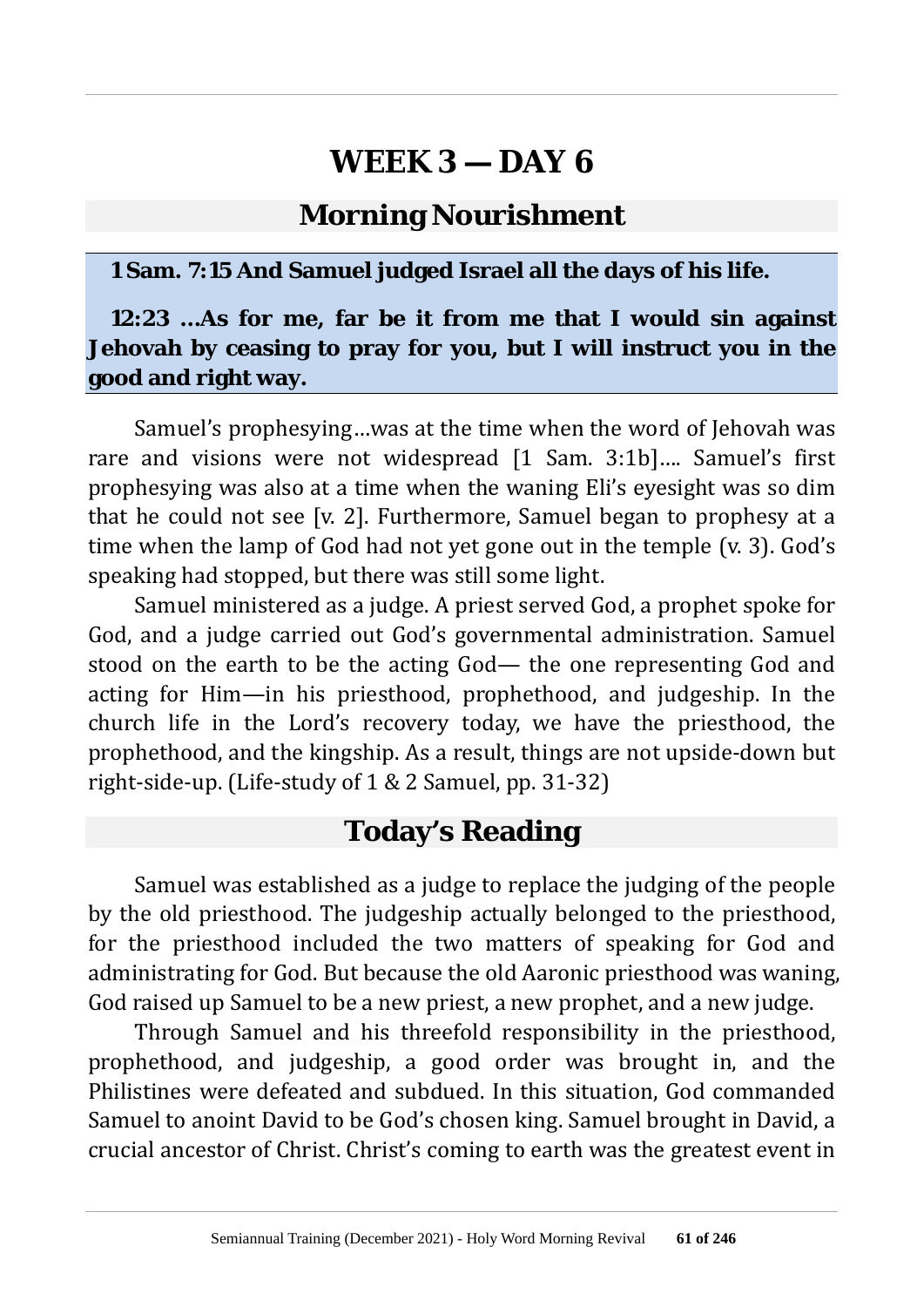the universe, and credit for this should be given to Samuel.

Today Christ is our good land, and now we are developing Him and laboring on Him. We are the members of Christ and the constituents of His Body, the church. This is God's accomplishment of His eternal economy, which will consummate in the New Jerusalem. In order to accomplish His eternal economy, God needed a Samuel.

Samuel ministered as a man of prayer…. Samuel prayed for God's elect, the children of Israel (1 Sam. 7:3-14; 8:6; 15:11b). Samuel prayed for the children of Israel to be kept in the way of God, to be one with God, not to be ensnared by the idols of the nations, and to enjoy God as Ebenezer, which means "the stone of help." "Samuel took a stone and set it between Mizpah and Shen; and he called its name Ebenezer and said, Thus far Jehovah has helped us" (7:12).

Samuel prayed for God's elect that God's desire of His will in His elect might be fulfilled. Up to this day God has helped us, but why has He helped us? God has helped us that His desire might be fulfilled. We need to realize that God's helping us is for His fulfillment of His economy and that we are enjoying the blessing in this fulfillment. Today God is blessing us in every way for the fulfillment of His economy to build up the Body of Christ. In Samuel's consideration, ceasing to pray for God's elect was to sin against Jehovah (12:23). We also need to pray for God's people. In particular, the co-workers and elders need to pray for the churches every day.

God admitted to Jeremiah that Samuel, like Moses, was a man standing before Him for His people (Jer. 15:1). Moses was a priest, a prophet (Deut. 18:15, 18), and a judge, and he always prayed for God's people. In these matters Samuel was the same. He was a priest, a prophet, and a judge who prayed for God's people. In the Old Testament, only Moses and Samuel were qualified to participate fully in the priesthood, the prophethood, and the judgeship. (Life-study of 1 & 2 Samuel, pp. 32-34)

Further Reading: CWWL, 1954, vol. 1, pp. 418-421